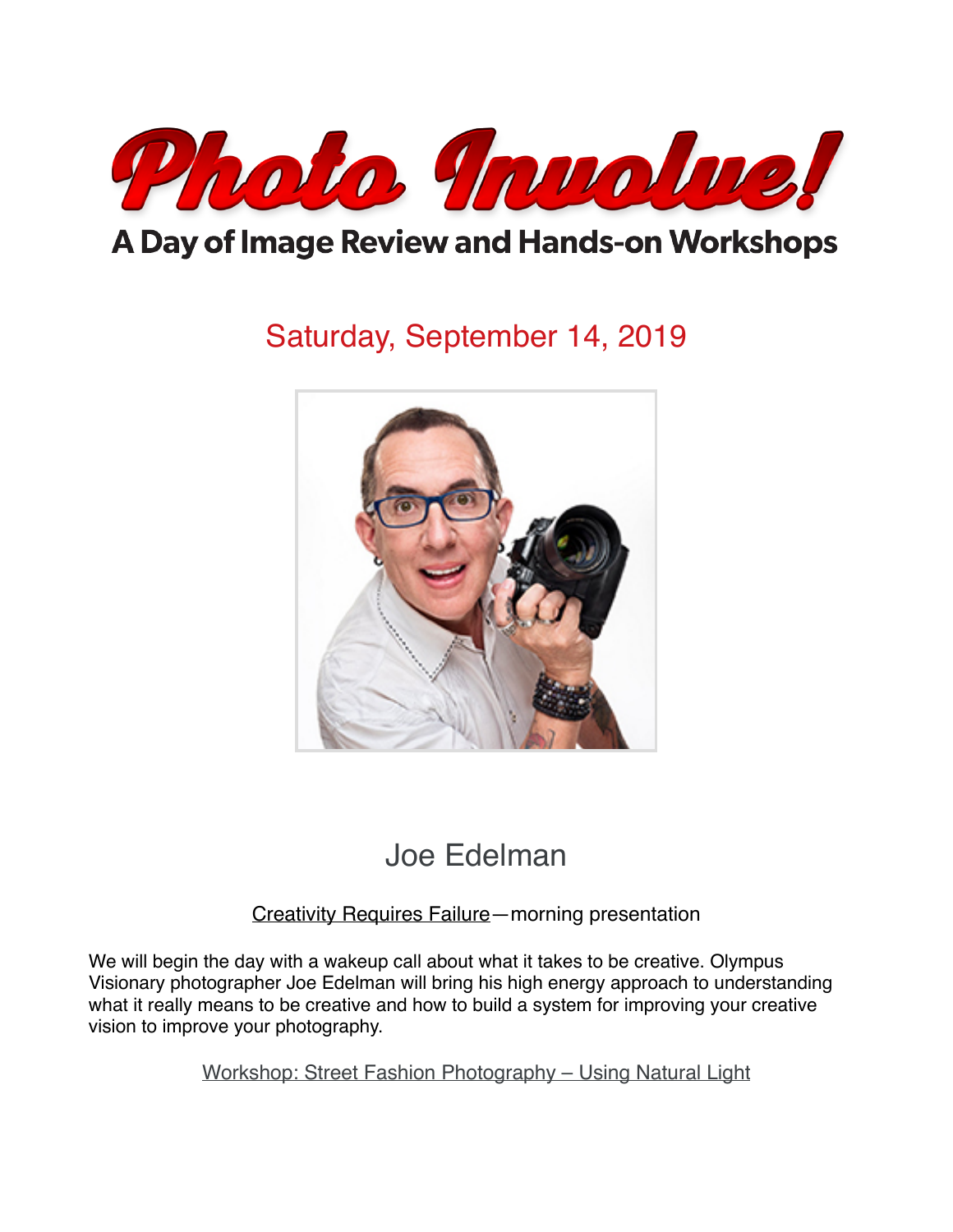Joe will show you how to find interesting backgrounds, identify great natural light and use reflectors to enhance the natural light. Joe will also share how to lenses and aperture to control your backgrounds how to interact with and direct your subject, along with some simple posing tips for full length and portrait style compositions.

### What to bring:

A desire to be creative, a way to take some notes and your camera with portrait lenses – ideally short to medium length telephoto fixed focal length or prime.

#### Joe Edelman's Bio

MY MISSION: To help photographers develop a solid understanding of the "Hows and Whys" behind making consistently great photographs.– – Joe Edelman

I am an Olympus Visionary photographer, author, photo educator and YES – that crazy PHOTO Joe Edelman on YouTube!

My career has spanned four decades, from my start as an award winning newspaper photojournalist to my work today photographing all types of people and serving as a photo educator who motivates and educates new and experienced photographers all over the world. I take great pride in sharing my experience via my popular YouTube Channel: [Photo Joe](http://www.youtube.com/PhotoJoeEdelman)  [Edelman](http://www.youtube.com/PhotoJoeEdelman).

In 2018, I was designated an [Olympus Visionary](https://www.getolympus.com/us/en/visionaries/joe_edelman) [by Olympus America, Inc.,](https://www.getolympus.com/us/en/visionaries/joe_edelman) one of a small group of established, award-winning professional photographers who travel the world with Olympus products to capture life's beauty and splendor and provide feedback on new product lines. This elite group includes several Pulitzer Prize–winning photographers, as well as artists whose careers have included assignments around the globe. I shoot exclusively with Olympus cameras, and M.Zuiko lenses for both stills and video.

You can view my [gear list here](https://www.joeedelman.com/my-gear/).

In addition to the [Olympus Visionary team,](https://www.getolympus.com/us/en/visionaries/joe_edelman) I am honored to be a member of the [Tether Tools](https://www.tethertools.com/pros/joe-edelman/)  [Pro Team](https://www.tethertools.com/pros/joe-edelman/), a [Delkin Devices Image Maker,](https://www.delkindevices.com/imagemaker/joe-edelman/) a [Photoflex Light Leader](http://www.photoflex.com/light-leaders/joe-edelman/) and a featured photographer by [Savage Universal](https://savageuniversal.com/blog/featured-photographers/joe-edelman/).

My work is featured frequently on well-known photography blogs including Fstoppers, DIYPhotography, PetaPixel, Lifehacker, ISO1200, Shutterbug and LensVid among others. I have been profiled in GoodLight and CameraCraft Magazines.

I have earned a reputation as a lively and popular instructor and lecturer at camera clubs, photography conferences and photography workshops across the United States. I have been a speaker at events like WPPI, PhotoPlus Expo, ImagingUSA, Shutterfest, Out of Chicago, NECCC, Carolina Photo Expo, FCCC, SWMCCC and numerous others presenting on topics like Fashion Portraiture, Studio Lighting, Glamour Photography, Creativity, Social Media and Marketing for Photographers and Fine Art imagery to name just a few.